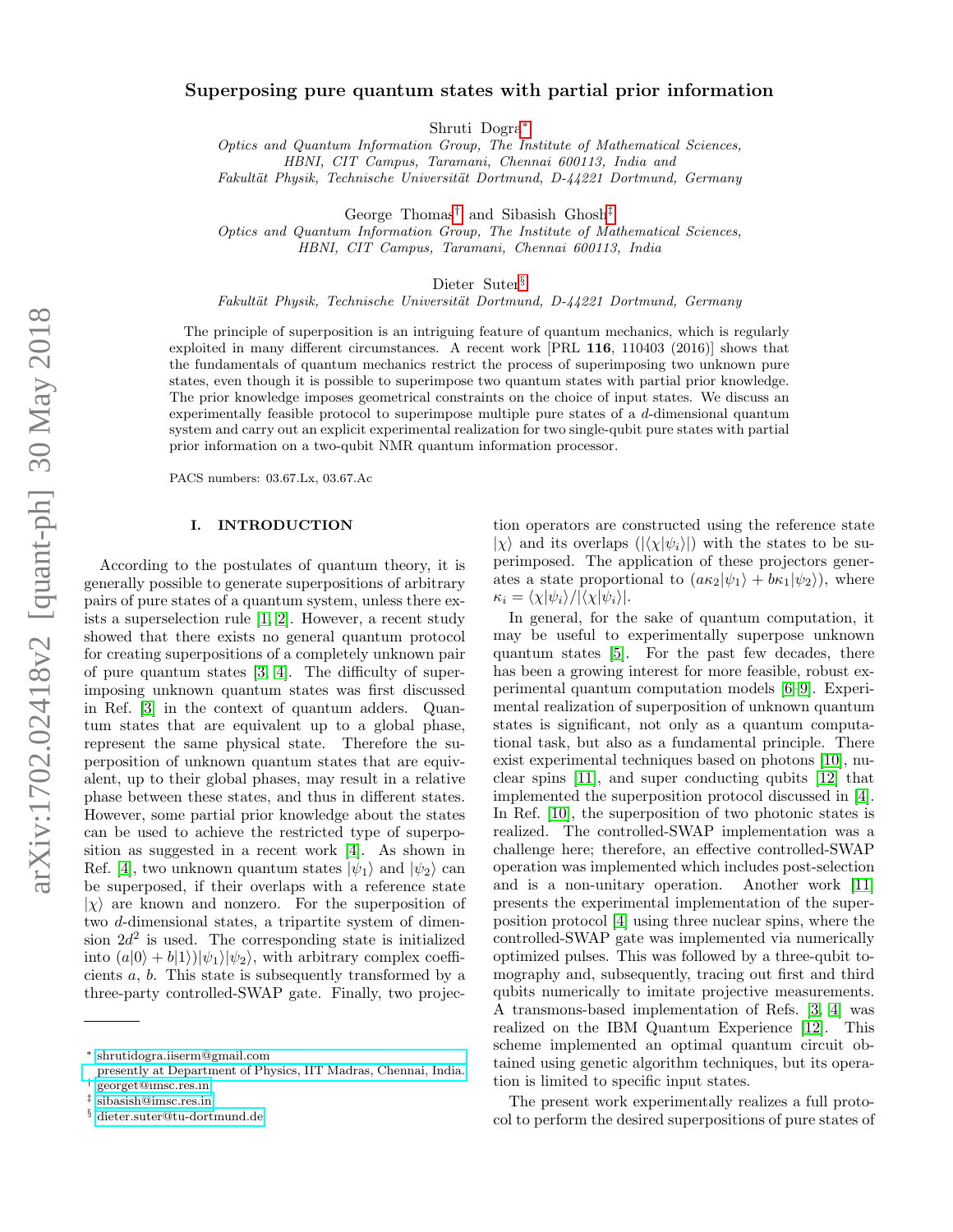a quantum system, addressing all the aspects discussed in Ref. [\[4\]](#page-6-3). The experiment friendly superposition protocol discussed here overcomes the experimental inefficiencies reported in Ref. [\[11\]](#page-6-8). Moreover, this is a two-qubit based experimental implementation to superpose two singlequbit states contrary to the existing implementation that used three physical qubits [\[11\]](#page-6-8). The protocol is further generalized to superpose  $n$  higher-dimensional quantum states. A detailed comparison between our experimentally implemented protocol with that of existing experimental implementations in terms of the success probabilities is carried out. We also analyze the enhancement in the success probabilities associated with the desired superpositions for different prior information.

The material in this paper is arranged as: theoretical development of the experiment-friendly superposition protocol is described in Section [II.](#page-1-0) Further, experimental implementation using a system of two-nuclear spins is given in Section [III.](#page-2-0) The extension of our scheme to superpose  $n$  higher-dimensional quantum states is discussed in Sectio[nIV.](#page-3-0) The comparison of the success probabilities with respect to previously implemented superposition protocol [\[11\]](#page-6-8), and its enhancement subject to prior information is discussed in section [V.](#page-4-0) This is followed by the concluding section [VI.](#page-5-0)

#### <span id="page-1-0"></span>II. THEORETICAL SCHEME

Let us consider the superposition of two arbitrary states  $|\Psi_1\rangle$ , and  $|\Psi_2\rangle$ , with desired weights of superposition  $(a \text{ and } b)$ , and whose respective inner products  $\langle \chi | \Psi_i \rangle$  with a known referential state  $| \chi \rangle$  are given. It is well known that a state  $|\Psi\rangle$  and  $e^{i\gamma}|\Psi\rangle$  represent the same physical states, despite different values of the overall phase ' $\gamma$ '. However the superposition of these states depend upon the values of the respective overall phases of the constituent states. While the global phase of a state is intangible, it is possible to determine the overall phase of a state with respect to a reference state. Here we use the partial prior information given in terms of the inner products  $\langle \chi | \Psi_i \rangle$  to obtain the overall phase factors,  $e^{i\gamma} = \langle \chi | \Psi_i \rangle / |\langle \chi | \Psi_i \rangle|$ . The details of the protocol are worked out in the following stanzas. Thus, for the class of states  $|\Psi_i\rangle = e^{\iota \gamma_i} |\psi_i\rangle$ , that are equivalent to each other upto an overall phase,  $\gamma_i \in [0, 2\pi]$ , the desired superimposed state may be written as,  $a|\psi_1\rangle + b|\psi_2\rangle$ .

Beginning with an explicit analysis for the superposition of two single-qubit pure states, we consider a system of two coupled spin-1/2 particles (denoted here as A and X) under the action of a Hamiltonian

$$
H = -\Omega_A A_z \otimes \mathbb{I}_X - \Omega_X \mathbb{I}_A \otimes X_z + JA_z \otimes X_z, \qquad (1)
$$

where  $\Omega_A$  ( $\Omega_X$ ) is the resonance frequency and  $A_z$  $(X_z)$  is the z-component of angular momentum for spin A (X). J represents the scalar coupling constant.  $|0\rangle_A, |1\rangle_A, |0\rangle_X, |1\rangle_X$  are the eigenvectors of  $A_z$   $(X_z)$ 

with eigenvalues  $+1/2, -1/2$  respectively. The singlequbit pure states of our system are encoded in the eigenbasis  $\{|00\rangle, |01\rangle, |10\rangle, |11\rangle\}$  of the Hamiltonian H. We use the subspace spanned by  $|00\rangle$ ,  $|01\rangle$  of H to store the single-qubit input state  $|\Psi_1\rangle = c_{00}|0\rangle + c_{01}|1\rangle$ , where  $|c_{00}|^2 + |c_{01}|^2 = 1$ , while the subspace spanned by the two remaining levels is used to store the input state vector  $|\Psi_2\rangle = c_{10}|0\rangle + c_{11}|1\rangle$ , where  $|c_{10}|^2 + |c_{11}|^2 = 1$ . The state of the two-qubit system  $(A + X)$  is then

<span id="page-1-1"></span>
$$
|\Psi\rangle' = a|0\rangle \otimes e^{\iota\gamma_1}|\psi_1\rangle + b|1\rangle \otimes e^{\iota\gamma_2}|\psi_2\rangle; \quad |a|^2 + |b|^2 = 1,
$$
\n(2)

where  $a$  and  $b$  are the weights of the superposition. In Eq. [\(2\)](#page-1-1), the first qubit is the ancilla and the second qubit is the system-qubit. The superposition protocol that we propose here generates the desired superimposed state, irrespective of the values of phase factors (say  $e^{i\gamma_j}$  with  $j^{th}$  input state)[\[4\]](#page-6-3). Given any fixed state  $|\chi\rangle$  of the system qubit (such that  $\langle \chi | \psi_i \rangle \neq 0$ ), prior knowledge of the inner products  $\langle \chi | \psi_1 \rangle$  and  $\langle \chi | \psi_2 \rangle$  is exploited to find the phases  $e^{i\gamma_j}$ . Using this information, we construct a phase gate  $(e^{i\theta_z(A_z\otimes \mathbb{I}_X)})$ , that implements a z-rotation on the first qubit by an angle  $\theta_z = \frac{\gamma_1 - \gamma_2}{2}$ , leading to the state,

<span id="page-1-2"></span>
$$
|\Psi\rangle'' \equiv e^{\iota \frac{\gamma_1 + \gamma_2}{2}} (a|0\rangle |\psi_1\rangle + b|1\rangle |\psi_2\rangle). \tag{3}
$$

Thus the phases with the individual single-qubit states are modified, and appear as an overall phase of the twoqubit state. In Appendix [A](#page-6-10) a detailed view of an alternative protocol is given to encode the states  $|\psi_1\rangle$ ,  $|\psi_2\rangle$  and to get rid of their phases  $e^{i\gamma_1}$ ,  $e^{i\gamma_2}$  respectively. Further, a Hadamard gate on the first-qubit in Eq. [\(3\)](#page-1-2) leads to the state (ignoring the overall phase  $e^{i\frac{\gamma_1+\gamma_2}{2}}$ ),

<span id="page-1-3"></span>
$$
|\Psi\rangle''' \equiv \frac{|0\rangle}{\sqrt{2}} (a|\psi_1\rangle + b|\psi_2\rangle) + \frac{|1\rangle}{\sqrt{2}} (a|\psi_1\rangle - b|\psi_2\rangle). \quad (4)
$$

Depending upon the state of the first qubit, one can choose between the sum or difference of the single-qubit states  $|\psi_1\rangle$  and  $|\psi_2\rangle$ : a measurement on the first qubit in the basis  $\{|0\rangle, |1\rangle\}$  gives rise to the state,  $a|\psi_1\rangle+b|\psi_2\rangle$  of the second qubit (in case of outcome  $|0\rangle$ ) which is proportional to the desired superposed state,  $N_{\psi}(a|\psi_1\rangle+b|\psi_2\rangle)$  $(N_{\psi}$  being the normalization constant), obtained with a success probability  $N_{\psi}^2/2$ . Thus, with the help of only one ancillary qubit, we are able to superpose two singlequbit states. Also, ' $e^{i\gamma_i}$ ' does not show up in the final superposed state, which implies that the overall phase factors of the constituent states do not alter the resultant superimposed state in this protocol.

In the present context, no-go theorems concerning the implementation of unknown quantum operations [\[13](#page-6-11)[–15\]](#page-6-12) are circumvented by using the general protocol, that creates "arbitrary" pairs of input states within the given constraints. It is important to note that no extra information regarding arbitrary pairs of input states is used further in the superposition protocol.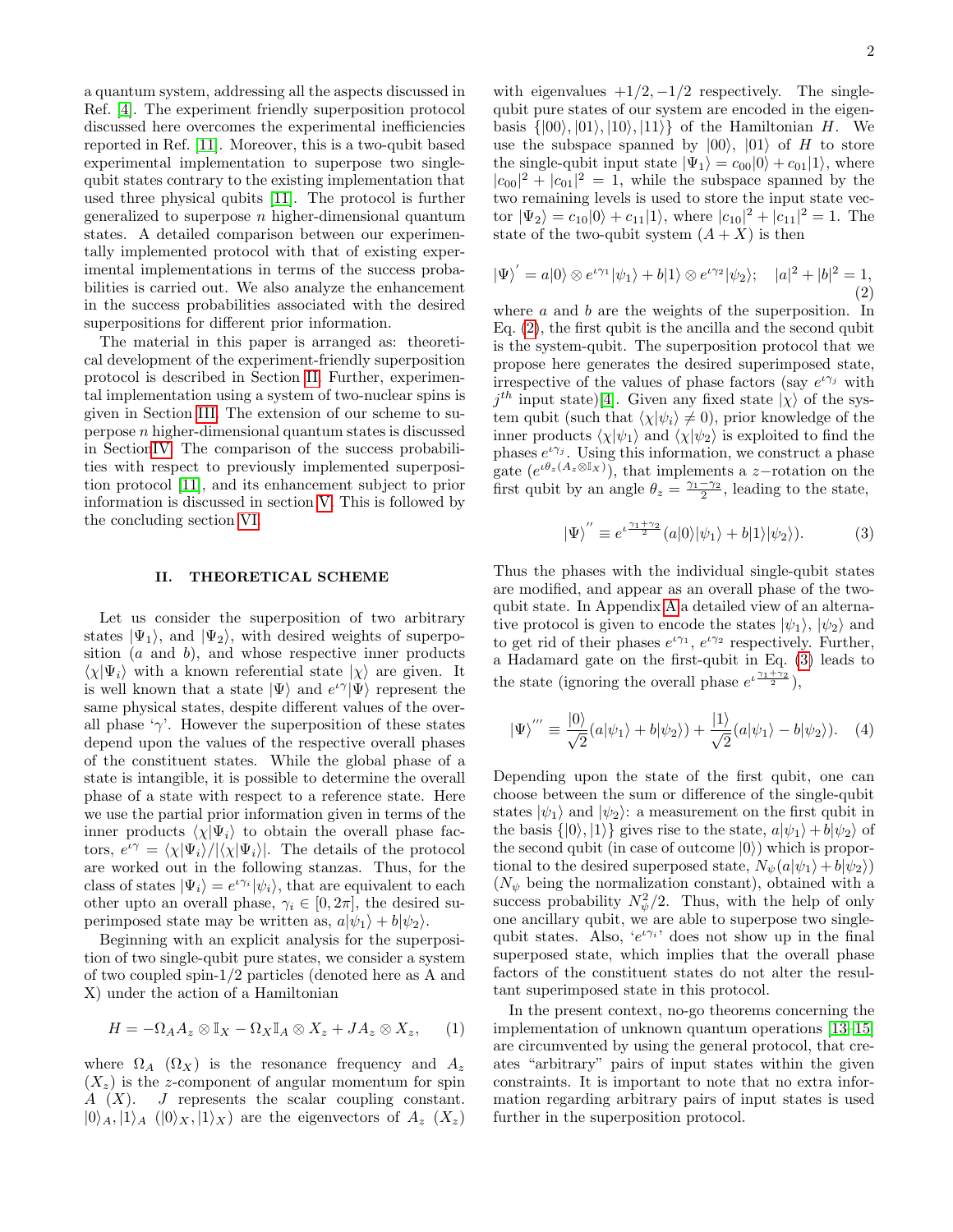# <span id="page-2-0"></span>III. EXPERIMENTAL IMPLEMENTATION

The NMR pulse sequence to carry out weighted superposition of two single-qubit states is shown in Fig. [1,](#page-2-1) where the first channel corresponds to the ancillary-qubit A and the second channel corresponds to the system qubit X (here labeled as <sup>1</sup>H and <sup>13</sup>C respectively). Pulse sequence is divided into three blocks: initial, encoding and superposition as mentioned in Fig. [1.](#page-2-1) In the first block, system and ancillary qubits are jointly initialized in state  $|00\rangle$ . A single-qubit rotation by an angle  $2\delta$  about the  $\bar{y}-a$ xis is applied on the ancillary qubit, generating the state  $a|00\rangle + b|10\rangle$  (with  $a = \cos \delta$  and  $b = \sin \delta$ ). Second block, labeled as 'encoding', encodes the arbitrary pair of single qubit states. This is achieved by two two-qubit controlled operations, that encode second qubit with state  $|\psi_1\rangle$ , when first qubit is in state  $|0\rangle$  and with state  $|\psi_2\rangle$  when first qubit is in state  $|1\rangle$ . Each controlled-operation is achieved by a controlled-rotation of second-qubit by an angle  $(\theta_j)_{n_j}$  where state of the first qubit,  $|j\rangle$   $(j \in \{0, 1\})$  is the control. The axis of rotation,  $\hat{n}_j = \cos(\phi_j)\hat{y} + \sin(\phi_j)\hat{x}$ . At the end of this step (labeled as  $(ii)$  in Fig. [1\)](#page-2-1), joint state of system and ancilla is given by  $a|0\rangle|\psi_1\rangle + b|1\rangle|\psi_2\rangle$ , such that the encoded state  $|\psi_i\rangle$ is parametrized by  $\{\theta_{j-1}, \phi_{j-1}\}$   $(j = 1, 2)$ . This encoded two-qubit state is then fed into the block named 'superposition', wherein possible overall phases of the arbitrary input states  $\psi_1$  and  $\psi_2$  are taken care of by applying a z-pulse of angle  $\Delta = \frac{\gamma_1 - \gamma_2}{2}$  on the first qubit, leading to the state given in Eq. [\(3\)](#page-1-2). This is followed by a pseudo-Hadamard gate on the ancillary qubit, which is a  $90^0$ pulse about  $-y$  direction, leading to the joint state of system and ancilla as given in Eq. [\(4\)](#page-1-3). A partial read out of the system qubit leads to the expected superposed state. In all the experiments, the referential state  $(|\chi\rangle)$ is chosen as  $|0\rangle$ . where the first channel corresponds to the arceliary-qubit  $X$  (here has density operator is a standard part of the density of the most operator is a standard part of the density operator is a standard superposition as me

As discussed in the theoretical scheme, the measurement consists of a projective measurement on the first qubit  $(|0\rangle\langle0|\otimes\mathbb{I}_{2X2})$ , followed by a partial-trace operation that retains the state of the second qubit. The measurement applies therefore only to the subspace spanned by the eigenvectors  $|00\rangle$  and  $|01\rangle$  of H. Experimentally, the corresponding information is contained in the coherence between these two states. Thus the final superposed state is recovered from a two-dimensional subspace by partial quantum state tomography. This approach may also be useful in different experiments as a replacement of projective readout. The desired single-qubit density operator is obtained by a set of two operations: (i) direct readout, to obtain the information about the single-quantum coherence between states  $|00\rangle - |01\rangle$  and (ii) application of a gradient  $(G_z)$ , followed by a 90<sup>0</sup> pulse about y−axis  $((\frac{\pi}{2})_y^2)$  on the second qubit, to obtain the relative populations of the energy levels  $|00\rangle$  and  $|01\rangle$ . In both cases, we observe the spectral line corresponding to transition  $|00\rangle-|01\rangle$ . The resultant single-qubit density operator is un-normalized in this protocol. The normalization con-



<span id="page-2-1"></span>FIG. 1. (Colour online) NMR pulse sequence to obtain a superposition of two single-qubit states starting with the pseudo-pure state  $|00\rangle$ . The two channels show the operations on ancilla  $({}^{1}H)$  and system qubits  $({}^{13}C)$  respectively. Pulse sequence is divided into three parts, shown as separate blocks of different colors. Also, various steps are numbered from  $(i)-(v)$ . The radio-frequency pulses are shown as rectangles, with respective angles of rotations mentioned at the top and the axes of rotations specified at the bottom. The arbitrary rotation axes are  $\hat{l}_0 = \cos(\frac{3\pi}{2} + \phi_0)\hat{x} + \sin(\frac{3\pi}{2} + \phi_0)\hat{y}$ ,  $\hat{l}'_0 = \cos(\phi_0)\hat{x} + \sin(\phi_0)\hat{y}, \hat{l}_1 = \cos(\pi + \phi_1)\hat{x} + \sin(\pi + \phi_1)\hat{y}$ , and  $\hat{l}'_1 = \cos(\frac{\pi}{2} + \phi_1)\hat{x} + \sin(\frac{\pi}{2} + \phi_1)\hat{y}$ . At the end of the sequence, a single-qubit measurement is performed on the system qubit.

be obtained experimentally by measuring the sum of the populations of states  $|00\rangle$  and  $|01\rangle$ . This is achieved by applying a gradient to dephase the coherences, followed by a spin-selective 90<sup>0</sup> pulse on the first qubit  $(G_z(\frac{\pi}{2})_y^1)$ . A readout of the resultant NMR spectrum of the first qubit provides the normalization constant for the desired subspace. This normalization factor is then used to completely characterize the final state density operator of the superposed state.

The pulse sequence shown in Fig. [1](#page-2-1) is implemented experimentally on a sample consisting of <sup>13</sup>C labeled Chloroform in deutrated Acetone. The experiments were performed on a 500 MHz Bruker Avance II NMR spectrometer with a QXI probehead. All pulses were high power, short duration RF pulses applied to the  ${}^{1}$ H and  ${}^{13}$ C spins on resonance. Scalar coupling constant,  $J = 215$  Hz. The spin-spin relaxation times  $(T_2^*)$  of the <sup>1</sup>H and <sup>13</sup>C spins were 540 ms and 170 ms, respectively. Nuclear spin systems at thermal equilibrium are in a mixed state. The system was thus initialized into a pseudo-pure state,  $|00\rangle$ by spatial averaging [\[16\]](#page-6-13) with a fidelity of 0.999. Starting from this pseudo-pure state, various pairs of single-qubit states ( $|\psi_1\rangle$  and  $|\psi_2\rangle$ ) were encoded on a two-qubit system, as described earlier.

In order to ensure the accuracy of this experimental implementation, two-qubit density operators were tomographed at the end of step  $(ii)$  and  $(iv)$  of the pulse sequence (Fig. [1\)](#page-2-1), thus obtaining the state after encoding  $(\rho_{exp}^{(ii)})$  and the state before the measurement  $(\rho_{exp}^{(iv)})$  respectively. The two-qubit states were completely reconstructed with a set of four operations:  $\{\mathbb{I}, \mathbb{I}\mathbb{X}, \mathbb{I}\mathbb{Y}, \mathbb{X}\mathbb{X}\},$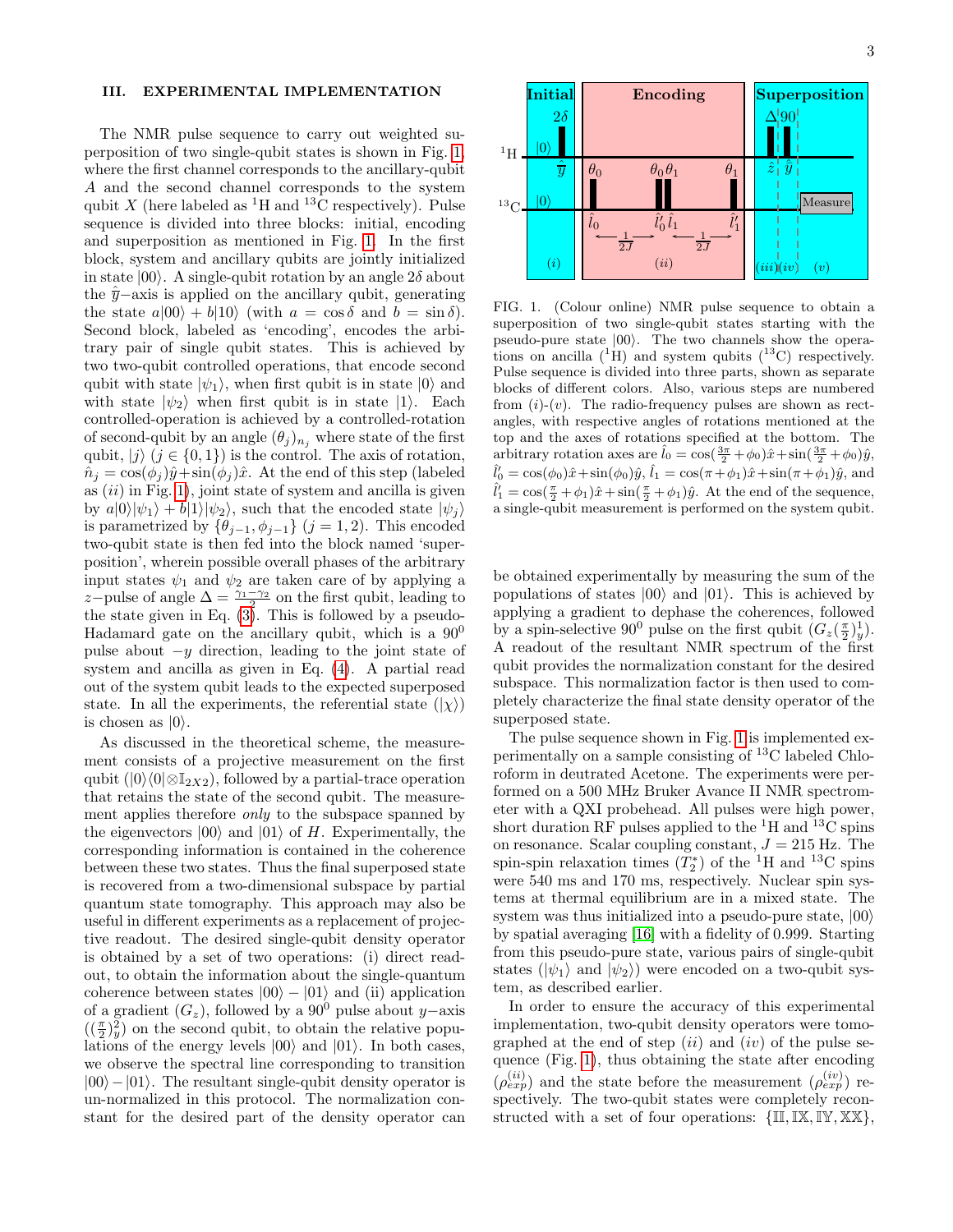

<span id="page-3-2"></span>FIG. 2. (Colour online) (A) and (B) show the theoretical input states from dataset 3 of Table [I,](#page-3-1) part (C) contains the two-qubit state after encoding  $(\rho_{exp}^{(ii)}),$  (D) represents the state obtained at the end of step  $(iv)$  of the pulse sequence  $(\rho_{exp}^{(iv)})$ , parts (E) and (F) show the final experimentally obtained ( $\rho_{exp}$ ) corresponding to step (v) and theoretically expected ( $\rho_{th}$ ) single-qubit superposed states respectively.

<span id="page-3-1"></span>TABLE I. Summary of experimental results.

|    | S.No. Input state $ \psi_1\rangle$                             | Input state $ \psi_2\rangle$                                                                        | $\frac{a}{b}$ | $\mathcal{F}$ |
|----|----------------------------------------------------------------|-----------------------------------------------------------------------------------------------------|---------------|---------------|
| 1  | $ 0\rangle$                                                    | $\frac{1}{\sqrt{2}}( 0\rangle+ 1\rangle)$                                                           |               | 1 0.996       |
| 2  | $ 0\rangle$                                                    | $\frac{1}{\sqrt{2}}( 0\rangle + e^{\frac{i\pi}{4}} 1\rangle)$                                       |               | 1 0.995       |
| 3  | $ 0\rangle$                                                    | $\frac{1}{\sqrt{2}}( 0\rangle + e^{\frac{i\pi}{2}} 1\rangle)$                                       |               | 1 0.997       |
| 4  | $ 0\rangle$                                                    | $\frac{1}{\sqrt{2}}( 0\rangle + e^{i\pi} 1\rangle)$                                                 |               | 1 0.997       |
| 5  | $\frac{1}{2}( 0\rangle + \sqrt{3} 1\rangle)$                   | $\frac{1}{2}(\sqrt{3} 0\rangle+ 1\rangle)$                                                          |               | 1 0.998       |
| 6  | $\frac{1}{2}( 0\rangle + e^{\frac{t\pi}{4}}\sqrt{3} 1\rangle)$ | $\frac{1}{2}(\sqrt{3} 0\rangle + e^{\frac{t2\pi}{3}} 1\rangle)$                                     |               | 1 0.974       |
| 7  | $\frac{1}{2}( 0\rangle + \sqrt{3} 1\rangle)$                   | $\frac{1}{2}(\sqrt{3} 0\rangle+ 1\rangle)$                                                          |               | 2 0.999       |
| 8  | $\frac{1}{2}( 0\rangle + \sqrt{3} 1\rangle)$                   | $\frac{1}{2}(\sqrt{3} 0\rangle+ 1\rangle)$                                                          |               | 3 0.999       |
| 9  | $\frac{1}{2}( 0\rangle + \sqrt{3} 1\rangle)$                   | $\frac{e^{\frac{2\pi i}{3}}}{2}(\sqrt{3} 0\rangle+ 1\rangle)$                                       |               | 1 0.999       |
| 10 | $\frac{1}{2}( 0\rangle + e^{\frac{t\pi}{4}}\sqrt{3} 1\rangle)$ | $\frac{e^{\frac{Z^{\prime}_{\pi\iota}}{3}}}{2}(\sqrt{3} 0\rangle+e^{\frac{\iota2\pi}{3}} 1\rangle)$ | 1             | 0.981         |
| 11 | $\ket{0}$                                                      | $\sin \frac{\pi}{36}  0\rangle + \cos \frac{\pi}{36}  1\rangle$                                     |               | 0.988         |

where  $\mathbb{X}(\mathbb{Y})$  refers to spin-selective 90<sup>0</sup> pulse along  $x(y)$ axis. Single-qubit density operator of the system qubit is obtained through two operations on the system qubit:  $\{\mathbb{I}, G_z\mathbb{Y}\}\,$ , where  $G_z$  is the non-unitary gradient implementation about z−axis. The resultant single-qubit reduced density operator is then normalized as described earlier in this section. The fidelity between the theoretically expected  $(\rho_t)$  and the experimentally obtained  $(\rho_e)$ states were measured using the following expression,

$$
\mathcal{F} = Tr(\rho_e \rho_t) / \sqrt{Tr(\rho_e^2) Tr(\rho_t^2)}.
$$
 (5)

Table [I](#page-3-1) summarizes the results of various experiments, with columns 2 and 3 showing the single-qubit pure

# <span id="page-3-0"></span>IV. SUPERPOSITION OF MULTIPLE QUDITS

Our procedure can be readily extended to the superposition of arbitrary pure states of  $n$  qudits ( $d$ -dimensional states to be superposed, and column 5 contains the fidelity  $(F)$  between the experimentally superposed states and the theoretically expected ones. In the datasets numbered 1-4 of Table [I,](#page-3-1) we have,  $|\psi_1\rangle = |0\rangle$ , and  $|\psi_2\rangle = \frac{1}{\sqrt{2}}$  $\frac{1}{2}(|0\rangle + e^{i\phi_2}|1\rangle), \text{ with } \phi_2 \in \{0, \frac{\pi}{4}, \frac{\pi}{2}, \pi\}.$  Each of these pairs corresponds to the same two conical sections as per their Bloch sphere representations. Similarly, the datasets numbered 5 and 6 of the Table [I](#page-3-1) show the superposition between two pairs of states from the same respective conical sections. A detailed tomographic analysis corresponding to dataset 3 (Table [I\)](#page-3-1) is shown in Fig. [2.](#page-3-2) We also generated superpositions of the same constituent states with different weights, as given in datasets 5, 7 and 8 of Table [I.](#page-3-1) For completeness, the experiments were performed with different overall phases of the input states. These phase factors were introduced while encoding the states  $|\psi_1\rangle$  and  $|\psi_2\rangle$ , by applying a pulse of angle 2δ about the axis ' $\hat{l}'$ ' which is aligned with y–axis at an angle  $\pi + \gamma_2$  (Fig. [1\)](#page-2-1). The encoded state is thus of the form,  $a|0\rangle |\psi_1\rangle + e^{i\gamma_2}b|1\rangle |\psi_2\rangle$ . Experiments were performed for two pairs of states shown in datasets 9 and 10 in Table [I.](#page-3-1) In both cases,  $\gamma_2 = 120^0$  and the remaining parameters were same as those of sets 5 and 6 in Table [I.](#page-3-1) Now compare the datasets 5 with 9 and 6 with 10. As expected, the presence or absence of the overall phase does not affect the final superposed state. The efficacy of this experimental scheme does not directly depend upon the values of the overlaps  $(|\langle \chi | \psi_i \rangle|)$ . This is evidenced by the dataset 11 of Table [I,](#page-3-1) where  $|\psi_2\rangle$  is very close to  $|\chi^{\perp}\rangle$  (orthogonal to  $|\chi\rangle$ ). Table [I](#page-3-1) shows that even if we choose the pair of input states  $(|\psi_1\rangle, |\psi_2\rangle)$  outside the set  $\{(\ket{\psi_1}, \ket{\psi_2}) : |\langle \chi | \psi_1 \rangle| = \text{constant}, |\langle \chi | \psi_2 \rangle| = \text{constant}\},\$ our procedure still generates the expected superposition state  $a|\psi_1\rangle + b|\psi_2\rangle$  with high accuracy.

quantum system) [\[4\]](#page-6-3). Let  $a_1, a_2, \ldots a_n$  be the desired coefficients for creating a superposition of  $n$  ( $d$ -dimensional) states  $|\Psi_1\rangle_d$ ,  $|\Psi_2\rangle_d$ , ...  $|\Psi_n\rangle_d$ . This requires a hybrid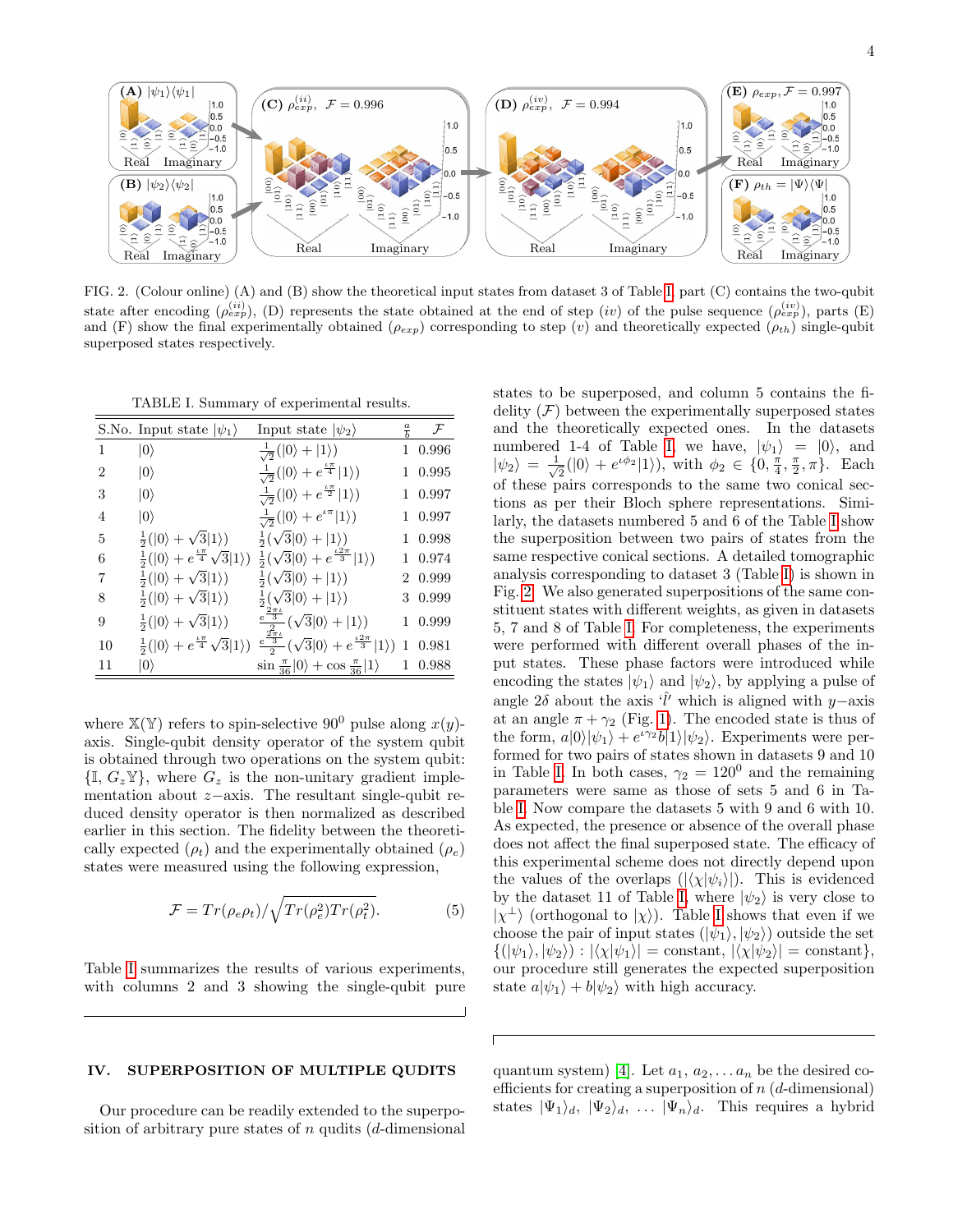$n \times d$ −dimensional qunit-qudit system, where the qunit (n−dimensional quantum system) acts as an ancilla (as before) and the qudit acts as the system. For simplicity, we use a vector representative  $|\Psi\rangle_i$  to represent the set of states  $e^{i\gamma_j} |\Psi\rangle_j$ , where  $\gamma_j \in [0, 2\pi]$ . Consider now a d-dimensional referential state  $|\chi\rangle_d$ , whose nonzero overlaps,  $|\langle \chi | \Psi_j \rangle_d|^2 = c_j$ ,  $(j \in \{1, 2, \ldots n\})$  are known. Following the same protocol as before, every qudit state is encoded in the  $n \times d$  basis vectors of the hybrid qunit-qudit system:  $|j0\rangle$ ,  $|j1\rangle$ ,  $|j2\rangle$ , ...  $|j(d-1)\rangle$ where  $j \in \{0, 1, \ldots n-1\}$ . The phases of the constituent states are taken care of by using the information of overlaps of respective constituent states with the referential state (see Appendix [A\)](#page-6-10). This is then followed by Fourier transformation of the qunit, which is in fact the generalization of the Hadamard operation to higher-dimensional states [\[17\]](#page-6-14). The resultant state, which is a generalization of the two-qubit state in Eq. [\(4\)](#page-1-3), is

$$
\frac{1}{N\sqrt{n}}\sum_{j=0}^{n-1} \left( |j\rangle_n \otimes \sum_{k=1}^n \left( f^{j(k-1)} a_k |\Psi_k\rangle_d \right) \right), \qquad (6)
$$

where  $f = e^{i\frac{2\pi}{n}}$ , is the  $n^{th}$  root of unity and N is the normalization constant. An arbitrary superposition of  $n$ pure states of a qudit is then obtained by the projective measurement  $|0\rangle_n\langle0|_n \otimes \mathbb{I}_{d\times d}$  subsequently tracing out the qunit. The final state is a superposition of  $n d$ dimensional states, which along with the information of overall phase factors of the constituent  $(n$ -qudits) states is (from Appendix [A\)](#page-6-10),

<span id="page-4-1"></span>
$$
|\Psi\rangle = \frac{N_{\Psi}}{N\sqrt{n}} \sum_{k=1}^{n} a_k \left( \prod_{\substack{(j \neq k, j=1)}}^{n} \frac{\langle \chi | \Psi_j \rangle_d}{\sqrt{c_j}} \right) |\Psi_k\rangle_d, \quad (7)
$$

where  $N_{\Psi}$  is a constant that normalizes the unnormalized state obtained after the projective measurement. The superposed state  $|\Psi\rangle$  (Eq. [\(7\)](#page-4-1)) is obtained with the success probability,

$$
P = \frac{N_{\Psi}^2}{N^2 n} = \frac{\prod_{j=1}^n c_j}{\sum_{j=1}^n a_j^2 c_j} \frac{N_{\Psi}^2}{n}.
$$
 (8)

#### <span id="page-4-0"></span>V. DISCUSSION

As per superposition protocol discussed in Ref. [\[4\]](#page-6-3), a projector  $|\mu\rangle\langle\mu|$  (where  $|\mu\rangle \propto \sqrt{c_1}|0\rangle + \sqrt{c_2}|1\rangle$ ) is applied on first qubit to obtain the superposed state. It is discussed in [\[11\]](#page-6-8), that precision of the implementation of this operator highly depends upon the values of  $|\langle \chi | \psi_1 \rangle|$  and  $|\langle \chi | \psi_2 \rangle|$ . Smaller values of these overlaps lead to huge errors. Detailed analysis of this issue is carried out by Li et al  $([11])$  $([11])$  $([11])$ , where it is shown that when any of the overlap values  $(|\langle \chi | \psi_1 \rangle|, |\langle \chi | \psi_2 \rangle|)$  approaches zero, the protocol unexpectedly results the final states with poor fidelities. It has been clearly stated in Ref. [\[11\]](#page-6-8) that the malfunctioning of the protocol, as  $|\langle \chi | \psi_1 \rangle|$  or  $|\langle \chi | \psi_2 \rangle| \to 0$ , is mainly due to experimentally unavoidable imprecisions in the implementation of  $|\mu\rangle\langle\mu| \otimes I \otimes I$  projection operator. However in the protocol implemented here, no such projector is used. Instead, we implement a Hadamard operator which due to its ease to implement, neatly gives the resultant state. This is also reflected in one of our experimental results (Table [I,](#page-3-1) dataset no. 11) where, despite very small value of the overlap between the referential state and the constituent state, experimental superimposed state is obtained with good fidelity. Thus the precision of our protocol is actually independent of the values of these overlaps, which makes this protocol more experimentally feasible.

A more close analysis of success probabilities obtained in different superposition protocols, and for different amount of prior information is given in following subsections.

### A. Comparison between general two-qubit and three-qubit based implementations

In this section, we compare the success probabilities obtained in our scheme with that of previously implemented scheme [\[4,](#page-6-3) [11\]](#page-6-8) to carry out the superposition of two single-qubit states. With the purpose of comparison, we start with same amount of resources. Thus we use the protocol discussed in Section [II](#page-1-0) to obtain the present twoqubit based scheme from the existing three-qubit based scheme [\[4\]](#page-6-3) to superimpose two single-qubit pure states. Recalling Eq[.A7,](#page-6-15) the resultant superposed state is given as,

$$
\sqrt{\frac{c_1c_2}{2(c_1|a|^2+c_2|b|^2)}} \left( a \frac{\langle \chi | \psi_2 \rangle}{|\langle \chi | \psi_2 \rangle|} |\psi_1 \rangle + b \frac{\langle \chi | \psi_1 \rangle}{|\langle \chi | \psi_1 \rangle|} |\psi_2 \rangle \right). \tag{9}
$$

The success probability in this case is given as  $P_2$  =  $\frac{c_1c_2}{2(c_1|a|^2+c_2|b|^2)}N_{\psi}^2$ . Here  $N_{\psi}$  is the normalization factor for state  $a|\psi_1\rangle + b|\psi_2\rangle$  (where  $\sqrt{|a|^2 + |b|^2} = 1$ ). Recalling the treatment in a three-qubit based protocol [\[4,](#page-6-3) [11\]](#page-6-8), the resultant state in that case is given as,

$$
\sqrt{\frac{c_1 c_2}{c_1 + c_2}} \left( a \frac{\langle \chi | \psi_2 \rangle}{|\langle \chi | \psi_2 \rangle|} |\psi_1 \rangle + b \frac{\langle \chi | \psi_1 \rangle}{|\langle \chi | \psi_1 \rangle|} |\psi_2 \rangle \right). \tag{10}
$$

The success probability in this case,  $P_3 = \frac{c_1 c_2}{c_1 + c_2} N_{\psi}^2$ . Comparing the success probabilities resulting from these two protocols, we have,

$$
r_p = \frac{P_2}{P_3} = \frac{c_1 + c_2}{2(c_1|a|^2 + c_2|b|^2)}
$$
  
= 
$$
\frac{r_c + 1}{2(1 + |b|^2(r_c - 1))},
$$
 (11)

where  $r_c = \frac{c_2}{c_1} \in (0, \infty)$ ,  $|a|^2$ ,  $|b|^2 \in (0, 1)$ , and  $r_p \in$  $(0, \infty)$ . Same value of success probabilities  $(P_2 \text{ and } P_3)$ result, in case the overlaps,  $c_1 = c_2$  or the superposition is obtained with equal weights, i.e.  $|a|^2 = |b|^2$ . Figure [3](#page-5-1)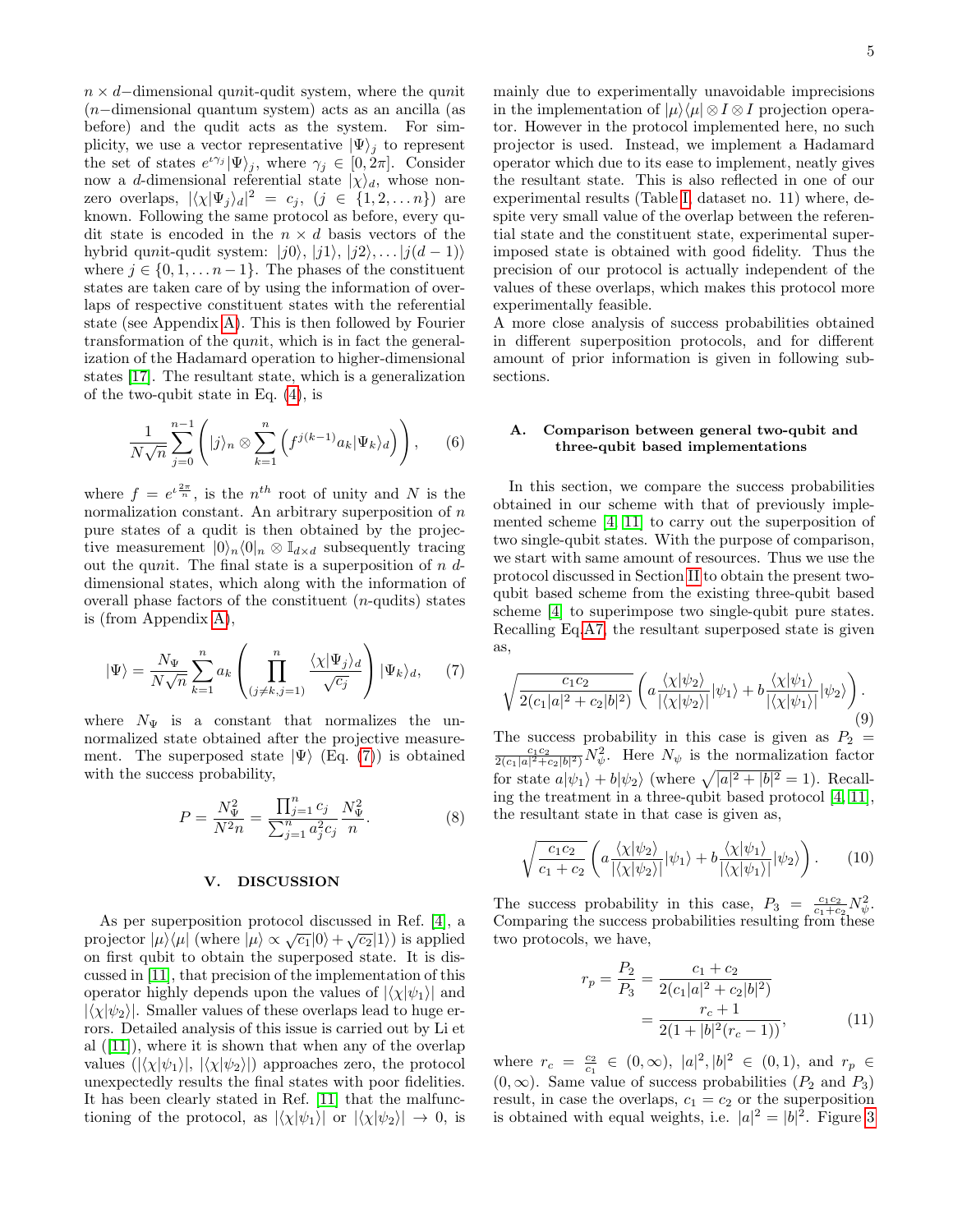shows the variation  $r_p$  vs  $r_c$  at different values of  $|b|^2$ . It is interesting to note that our two-qubit based protocol outperforms the three-qubit based protocol (in terms of success probabilities) in the range  $0.5 < |b|^2 < 1$  (when  $0 \leq r_c \leq 1$ ) and in the range  $0 \leq |b|^2 \leq 0.5$  (when  $1 < r_c < \infty$ ). With reference to Table [I,](#page-3-1) experimental dataset numbered 7 has  $r_c = 3$ ,  $|b|^2 = 0.2$  and dataset numbered 8 corresponds to  $r_c = 3$ ,  $|b|^2 = 0.1$ , that correspond to  $r_p > 1$  as per Figure [3.](#page-5-1)



<span id="page-5-1"></span>FIG. 3. (Colour online) The variation of  $r_p = P_2/P_3$  is shown with the ratio of overlaps,  $r_c = c_2/c_1$  corresponding to different values of  $|b|^2$ . Different curves correspond to different values of  $|b|^2$ , that are specified on the right side of the plot. Two black points on the curves for  $|b|^2 = 0.1$ , 0.2 correspond to experimental conditions of the datasets numbered 7 and 8 of Table [I.](#page-3-1)

# B. Enhancement in success probability subject to prior information

In general, there is an interplay between the success probability with which the desired superposed state is obtained and the amount of prior information regarding constituent states. We impose certain constraints on the constituent states and observe its impact on the success probabilities. Reconsidering the problem of superposition of two single-qubit states having fixed non-zero overlaps,  $|\langle \chi | \psi_1 \rangle|^2 = c_1$  and  $|\langle \chi | \psi_2 \rangle|^2 = c_2$  with the referential state  $|\chi\rangle$  [\[4\]](#page-6-3), we have,  $|\langle \chi^{\perp} | \psi_1 \rangle|^2 = c_1^{\perp} = 1 - c_1$ and  $|\langle \chi^{\perp} | \psi_2 \rangle|^2 = c_2^{\perp} = 1 - c_2$ , where  $\langle \chi | \chi^{\perp} \rangle = 0$ . In this case, we consider the action of the identity operator  $U_1 = I \otimes I \otimes (|\chi\rangle\langle\chi| + |\chi^{\perp}\rangle\langle\chi^{\perp}|)$  (instead of  $I \otimes I \otimes |\chi\rangle\langle\chi|)$ . Using the overlaps of the input states with both  $|\chi\rangle$  and  $|\chi^{\perp}\rangle$ , we observe an increase in the success probability (see Appendix [B\)](#page-7-0). Further, we implement the singlequbit unitary operator  $U_\chi$  ( $U_{\chi^{\perp}}$ ) on the first qubit, if the third qubit is in state  $|\chi\rangle$  ( $|\chi^{\perp}\rangle$ )(see Appendix [B](#page-7-0) for details). The explicit forms of the operators are

$$
U_{\chi} = \frac{1}{N_1}\left(\begin{array}{ccc} \frac{1}{\sqrt{c_1}} & \frac{1}{\sqrt{c_2}} \\ \frac{1}{\sqrt{c_2}} & \frac{-1}{\sqrt{c_1}} \end{array}\right); \ \ U_{\chi^{\perp}} = \frac{1}{N_2}\left(\begin{array}{ccc} \frac{1}{\sqrt{c_1^{\perp}}} & \frac{1}{\sqrt{c_2^{\perp}}} \\ \frac{1}{\sqrt{c_2^{\perp}}} & \frac{-1}{\sqrt{c_1^{\perp}}} \end{array}\right),
$$

where  $N_1 = \sqrt{(c_1 + c_2)/c_1c_2}$ ,  $N_2 = \sqrt{(c_1^{\perp} + c_2^{\perp})/c_1^{\perp}c_2^{\perp}}$ . In this formalism, we mainly study two types of constraints, both  $|\psi_1\rangle$  and  $|\psi_2\rangle$  lie in the *(i)* same longitudinal plane, and  $(ii)$  same transverse plane of the Bloch sphere, In case  $(i)$ , the desired superposed state is obtained with success probability,

<span id="page-5-2"></span>
$$
P^{tot} = N_{\psi}^2 \left( \frac{c_1 c_2}{c_1 + c_2} + \frac{c_1^{\perp} c_2^{\perp}}{c_1^{\perp} + c_2^{\perp}} \right) = P_3 + N_{\psi}^2 \frac{c_1^{\perp} c_2^{\perp}}{c_1^{\perp} + c_2^{\perp}} \tag{12}
$$

For  $c_1 = c_2^{\perp}$ , the success probability,  $P^{tot} = 2P_3$ , becomes double to that of the ordinary case. In case  $(ii)$ , we have  $c_1 = c_2 = c$  (say), which implies  $c_1^{\perp} = c_2^{\perp} = c^{\perp}$  (say). Further, assuming both states occupy diametrically opposite positions on the respective spherical sections of the Bloch sphere, the total success probability obtained then is given by:

$$
P^{tot} = N_{\psi}^2 \left( \frac{c}{2} + \frac{c^{\perp}}{2} \right) = \frac{1}{2} N_{\psi}^2,
$$
 (13)

which is again greater than  $P_3$ . Further, if both states lie in the equatorial plane, this pair of states becomes orthogonal, and the success probability reaches 1/2. Eqs. [12,](#page-5-2) [A6](#page-6-16) give higher success probabilities (for certain  $a, b$  values) as compared to the  $a, b$ -dependent protocol discussed in Ref. [\[4\]](#page-6-3). Recently, we came across a different approach [\[18\]](#page-6-17), analyzing the superposition of arbitrary pair of orthogonal states.

# <span id="page-5-0"></span>VI. CONCLUSIONS

We have experimentally created superposition of single-qubit states in the defined framework, covering all possible aspects, i.e. (i) creation of various singlequbit states and obtaining their superposition, (ii) superposition with arbitrary weights, and (iii) superposition of single-qubit states in the presence of assumed overall phases. All the experimental results have been obtained with fidelities over 0.97. This protocol has also been extended for the superposition of multiple states of a qudit. We have also discussed certain special cases where the desired superposed state is obtained with enhanced success probability.

#### ACKNOWLEDGMENTS

SD acknowledges the financial support by The Institute of Mathematical Sciences Chennai India, Technische Universität Dortmund Germany, and support by the International Collaborative Research Centre TRR 160 "Coherent manipulation of interacting spin excitations in tailored semiconductors," funded by the Deutsche Forschungsgemeinschaft. SD, GT, and SG would like to thank Somshubhro Bandyopadhyay, Manik Banik, Prathik Cherian J., Guruprasad Kar, Samir Kunkri, and Ramij Rahaman for useful discussions.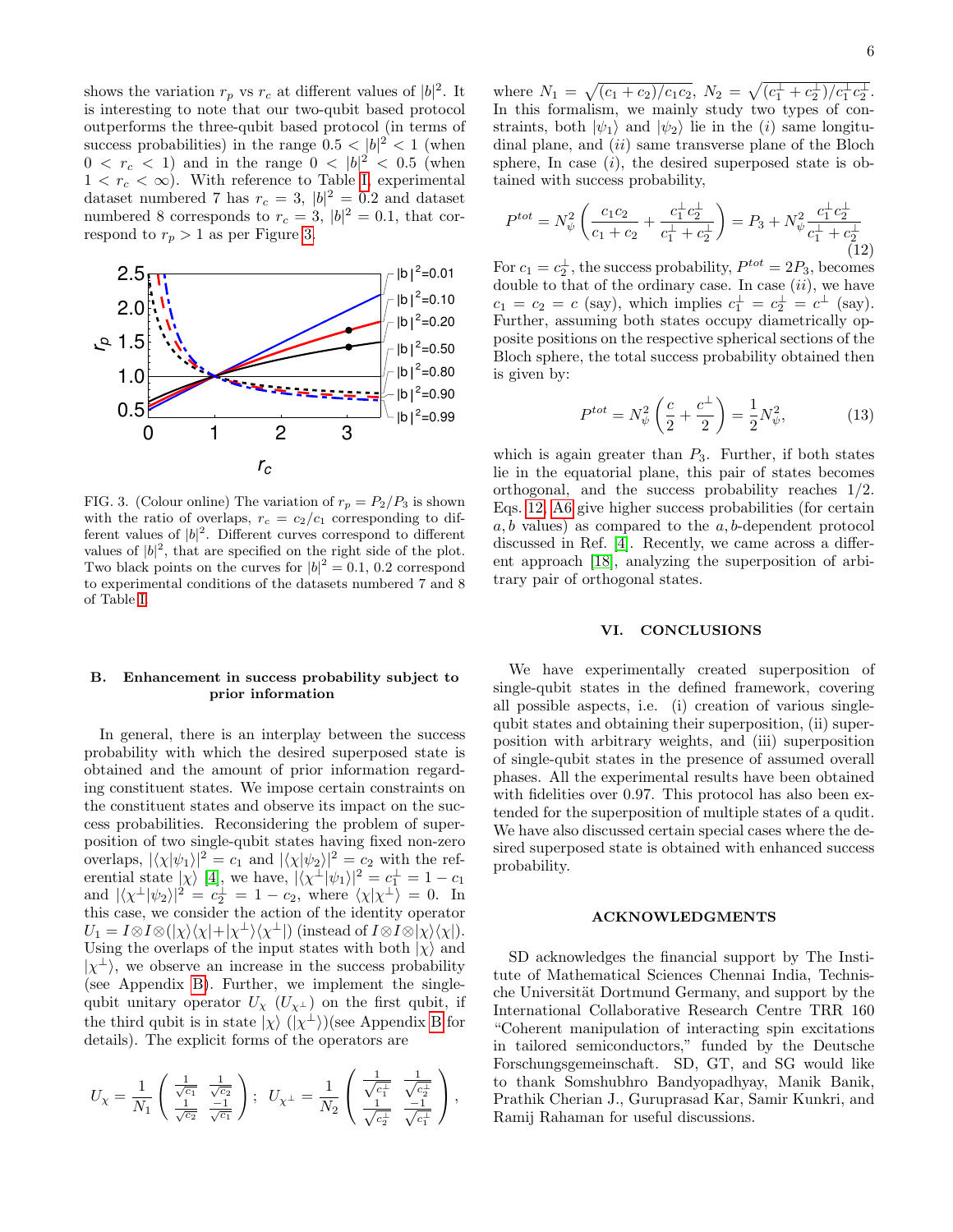- <span id="page-6-0"></span>[1] P. A. M. DIRAC, The principles of Quantum Mechanics (The Clarendon Press, Oxford, 1930).
- <span id="page-6-1"></span>[2] N. D. H. Dass, ArXiv e-prints, (2013), [arXiv:1311.4275](http://arxiv.org/abs/1311.4275) [\[quant-ph\].](http://arxiv.org/abs/1311.4275)
- <span id="page-6-2"></span>[3] U. Alvarez-Rodriguez, M. Sanz, L. Lamata, and E. Solano, [Scientific Reports](http://dx.doi.org/10.1038/srep11983) 5, 11983 (2015).
- <span id="page-6-3"></span>[4] M. Oszmaniec, A. Grudka, M. Horodecki, and A. Wójcik, [Phys. Rev. Lett.](http://dx.doi.org/10.1103/PhysRevLett.116.110403) **116**, 110403 (2016).
- <span id="page-6-4"></span>[5] L. Lamata, U. Alvarez-Rodriguez, J. D. Martín-Guerrero, M. Sanz, and E. Solano, ArXiv e-prints, (2017), [arXiv:1709.07409 \[quant-ph\].](http://arxiv.org/abs/1709.07409)
- <span id="page-6-5"></span>[6] M. A. Nielsen and I. L. Chuang, Quantum Computation and Quantum Information (Cambridge University Press, Cambridge UK, 2000).
- [7] J. Stolze and D. Suter, Quantum Computing: A Short Course from Theory to Experiment (John Wiley & Sons, 2004).
- [8] J. Stolze and D. Suter, Quantum Computing, Revised and Enlarged (Wiley, 2008).
- <span id="page-6-6"></span>[9] T. D. Ladd, F. Jelezko, R. Laflamme, Y. Nakamura, C. Monroe, and J. L. OBrien, Nature 464[, 45 \(2010\).](http://dx.doi.org/10.1038/nature08812)
- <span id="page-6-7"></span>[10] X.-M. Hu, M.-J. Hu, J.-S. Chen, B.-H. Liu, Y.-F. Huang, C.-F. Li, G.-C. Guo, and Y.-S. Zhang, [Phys. Rev. A](http://dx.doi.org/10.1103/PhysRevA.94.033844) 94, [033844 \(2016\).](http://dx.doi.org/10.1103/PhysRevA.94.033844)
- <span id="page-6-8"></span>[11] K. Li, G. Long, H. Katiyar, T. Xin, G. Feng, D. Lu, and R. Laflamme, Phys. Rev. A 95[, 022334 \(2017\).](http://dx.doi.org/10.1103/PhysRevA.95.022334)
- <span id="page-6-9"></span>[12] R. Li, U. Alvarez-Rodriguez, L. Lamata, and E. Solano, Quantum Measurements and Quantum Metrology 4, 1 (2017).
- <span id="page-6-11"></span>[13] J. Thompson, K. Modi, V. Vedral, and M. Gu, New J. Phys. 20 (2018).
- [14] M. Araújo, A. Feix, F. Costa, and Časlav Brukner, [New](http://stacks.iop.org/1367-2630/16/i=9/a=093026) [Journal of Physics](http://stacks.iop.org/1367-2630/16/i=9/a=093026) 16, 093026 (2014).
- <span id="page-6-12"></span>[15] N. Friis, V. Dunjko, W. Dür, and H. J. Briegel, [Phys.](http://dx.doi.org/ 10.1103/PhysRevA.89.030303) Rev. A 89[, 030303 \(2014\).](http://dx.doi.org/ 10.1103/PhysRevA.89.030303)
- <span id="page-6-13"></span>[16] D. G. Cory, M. D. Price, and T. F. Havel, [Physica D:](http://dx.doi.org/http://dx.doi.org/10.1016/S0167-2789(98)00046-3) [Nonlinear Phenomena](http://dx.doi.org/http://dx.doi.org/10.1016/S0167-2789(98)00046-3) 120, 82 (1998).
- <span id="page-6-14"></span>[17] S. Dogra, Arvind, and K. Dorai, [Int. J. Quant. Inf.](http://dx.doi.org/ 10.1142/S0219749915500598) 13, [1550059 \(2015\).](http://dx.doi.org/ 10.1142/S0219749915500598)
- <span id="page-6-17"></span>[18] M. Doosti, F. Kianvash, and V. Karimipour, Phys. Rev. A 96 (2017).

### <span id="page-6-10"></span>Appendix A: Encoding scheme

Let us discuss the case of superposition of  $n$  number of pure states of a qudit. Considering a d-dimensional referential state  $|\chi\rangle_d$ , whose overlap (magnitude) with each of the constituent state is known. Therefore, assuming  $|\langle \chi | \Psi_j \rangle_d|^2 = c_j$ , where  $j \in \{1, 2, ..., n\}$ . Let  $a_1, a_2, \ldots, a_n$  be the desired weights for creating superposition of d-dimensional states  $|\Psi_1\rangle_d$ ,  $|\Psi_2\rangle_d$ , ...  $|\Psi_n\rangle_d$ respectively. We begin with the initial state,

<span id="page-6-19"></span>
$$
\frac{1}{N}(a'_1|0\rangle_n + a'_2|1\rangle_n + \ldots + a'_n|n-1\rangle_n) \otimes |\Psi_1\rangle_d \otimes \ldots \otimes |\Psi_n\rangle_d,
$$
\n(A1)

where  $N$  is the normalization factor, which is equal to  $\sqrt{\sum_{j=1}^n a_j'^2}$ . This state belongs to a  $n \times (d)^n$  dimensional Hilbert space, where the primed coefficients are,

$$
a'_k = \frac{a_k}{\prod_{(j \neq k, j=1)}^n |\langle \chi | \Psi_j \rangle_d|} = \frac{a_k}{\sqrt{\prod_{(j \neq k, j=1)}^n c_j}}.
$$
 (A2)

This initial state is then made to undergo a series of controlled-swap operations,  $\mathcal{CS}_{2,3}^1$   $\mathcal{CS}_{2,4}^1$  ...  $\mathcal{CS}_{2,n}^1$  where state of first spin acts as control. In order to describe the action of this operation, let us reconsider the set of bases vectors of the control spin,  $(|k\rangle_n, k \in \{0, 1, \ldots, n-1\})$ in n-dimensional Hilbert space, whenever the first spin (qunit) is in state  $|k\rangle_n$ , states of first qudit (second spin) and the  $(k+1)^{th}$  qudit  $(k+2^{th}$  spin) get swapped. The resulting state is of the form,

$$
\frac{1}{N} (a'_1 | 0 \rangle_n \otimes |\Psi_1 \rangle_d \otimes |\Psi_2 \rangle_d \otimes \dots \otimes |\Psi_n \rangle_d \n+ a'_2 | 1 \rangle_n \otimes |\Psi_2 \rangle_d \otimes |\Psi_1 \rangle_d \otimes \dots \otimes |\Psi_n \rangle_d + \dots \n+ a'_n | n - 1 \rangle_n \otimes |\Psi_n \rangle_d \otimes |\Psi_3 \rangle_d \otimes \dots \otimes |\Psi_1 \rangle_d).
$$
\n(A3)

This is then acted upon by a set of projection operators constructed using the referential state  $|\chi\rangle_d$ . Operator performing  $n - 1$  number of projections on qudits numbered 2 to n (or spins numbered 3 to  $n + 1$  in the  $\mathcal{Q}_{k=2}^{n}(|\chi\rangle_{d}\langle\chi|_{d})_{k}$ , where k represents the qudit number. 1-qunit ⊗ n-qudit system) is given as,  $I_{n\times n}$  ⊗  $I_{d\times d}$  ⊗ This helps to remove the phases that may be occurring with the constituent states ( $|\Psi\rangle_d$ 's). The resulting state is given as,

<span id="page-6-18"></span>
$$
\frac{1}{N} \sum_{k=1}^{n} \left( a_k \left( \prod_{(j \neq k, j=1)}^{n} \frac{\langle \chi | \Psi_j \rangle_d}{\sqrt{c_j}} \right) |k-1\rangle_n |\Psi_k\rangle_d \right) \bigotimes_{m=1}^{n-1} |\chi\rangle_d
$$
\n(A4)

Tracing out states of qudits numbered 2 to  $n$ , we are left with a  $n \times d$ -dimensional state. Also, shedding the overall phases, the state in Eq. [\(A4\)](#page-6-18) is written in a simple manner,

$$
\frac{1}{N}(a_1|0\rangle_n|\Psi_1\rangle_d + a_2|1\rangle_n|\Psi_2\rangle_d + \ldots + a_n|n-1\rangle_n|\Psi_n\rangle_d),
$$
\n(A5)

where  $N = \sqrt{\sum_{i=1}^{n} |a'_i|^2}$ . In case of superposition of two qubits with weights  $a_1 = a$  and  $a_2 = b$ , above equation is reduced to,

<span id="page-6-16"></span>
$$
\frac{1}{N} \left( a \frac{\langle \chi | \Psi_2 \rangle}{|\langle \chi | \Psi_2 \rangle|} |0\rangle \otimes |\Psi_1\rangle + b \frac{\langle \chi | \Psi_1 \rangle}{|\langle \chi | \Psi_1 \rangle|} |1\rangle \otimes |\Psi_2\rangle \right), \quad (A6)
$$

This is the two-qubit encoded state, which after Hadamard implementation on first qubit, followed by a projection operator  $|0\rangle\langle 0| \otimes I$  gives rise to the expected superposed state given as,

<span id="page-6-15"></span>
$$
\frac{1}{\sqrt{2}N} \left( a \frac{\langle \chi | \Psi_2 \rangle}{|\langle \chi | \Psi_2 \rangle|} | \Psi_1 \rangle + b \frac{\langle \chi | \Psi_1 \rangle}{|\langle \chi | \Psi_1 \rangle|} | \Psi_2 \rangle \right), \tag{A7}
$$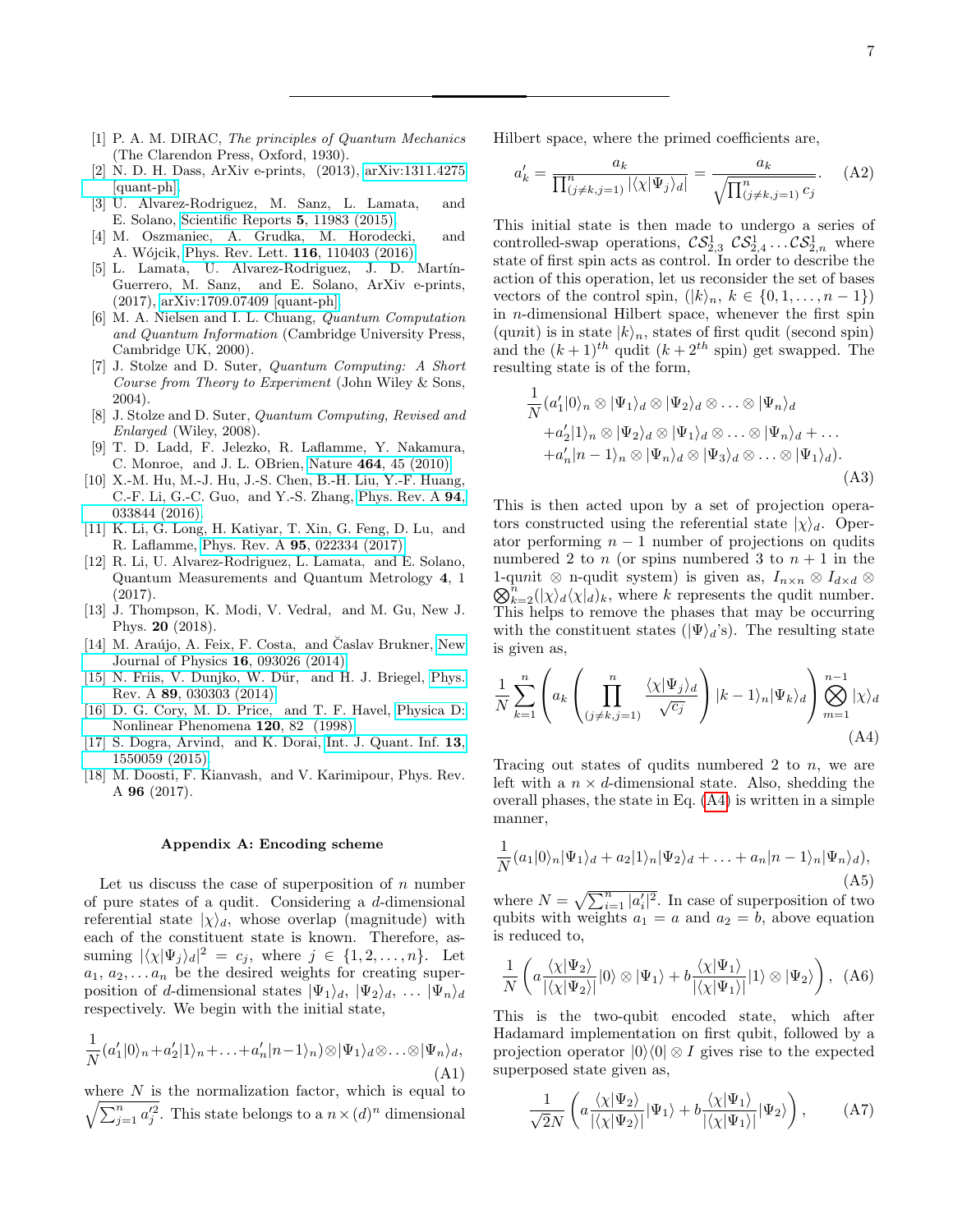The additional factor  $\frac{1}{N} = \sqrt{\frac{c_1 c_2}{c_1 |a|^2 + c_2 |b|^2}}$ . Thus we reduce the existing three-qubit based protocol described in [\[4\]](#page-6-3) to the present two-qubit based protocol described in the main text. It is to be noted that the state Eq. [\(A6\)](#page-6-16) has already taken care of the overall phases of states  $(|\Psi_1\rangle)$ and  $|\Psi_2\rangle$ ).

## <span id="page-7-0"></span>Appendix B: Prior information and success probabilities

There is an interplay between the amount of prior information needed to superimpose a pair of partially known single-qubit pure states and the success probability with which the resultant superposed state is obtained. In this section, we discuss the superposition protocol for pair of single-qubit pure sates under additional constraints that further leads to enhanced success probability. We re-consider the problem of superposition of two arbitrary single qubit states with known non-zero overlaps,  $|\langle \chi | \psi_1 \rangle|^2 = c_1$  and  $|\langle \chi | \psi_2 \rangle|^2 = c_2$  with the referential single-qubit state  $|\chi\rangle$ . Thus one can obtain the overlaps of the constituent states with  $|\chi^{\perp}\rangle$  (single-qubit state orthogonal to  $|\chi\rangle$ ). We have,  $|\langle \chi^{\perp}|\psi_1\rangle|^2 = c_1^{\perp} = 1 - c_1$ and  $|\langle \chi^{\perp} | \psi_2 \rangle|^2 = c_2^{\perp} = 1 - c_2$ . Let us begin with a threequbit initial state, similar to the one given in Eq. [\(A1\)](#page-6-19),

<span id="page-7-1"></span>
$$
(a|0\rangle + b|1\rangle) \otimes |\psi_1\rangle \otimes |\psi_2\rangle.
$$
 (B1)

This state is then acted upon by the same three-qubit controlled-swap operation as described in Appendix (A), such that the resulting state is,

$$
a|0\rangle \otimes |\psi_1\rangle \otimes |\psi_2\rangle + b|1\rangle \otimes |\psi_2\rangle \otimes |\psi_1\rangle. \tag{B2}
$$

Consider the action of the identity operator  $U_1 = I \otimes$  $I \otimes (|\chi\rangle\langle\chi| + |\chi^{\perp}\rangle\langle\chi^{\perp}|)$  on the three-qubit state given in Eq. [\(B1\)](#page-7-1). The resultant state is given as,

<span id="page-7-2"></span>
$$
\begin{aligned} \left[a\langle\chi|\psi_2\rangle|0\rangle|\psi_1\rangle + b\langle\chi|\psi_1\rangle|1\rangle|\psi_2\rangle\right] &\otimes |\chi\rangle \\ &+ \left[a\langle\chi^\perp|\psi_2\rangle|0\rangle|\psi_1\rangle + b\langle\chi^\perp|\psi_1\rangle|1\rangle|\psi_2\rangle\right] \otimes |\chi^\perp\rangle. \end{aligned} \tag{B3}
$$

Another controlled unitary operation is implemented on the first qubit, where state of third qubit acts as control. Subject to the state of the third qubit  $(|\chi\rangle)$  or  $|\chi^{\perp}\rangle$ ), the action of this controlled operation is described (on the first qubit) as,

$$
U_{|\chi\rangle}|0\rangle \rightarrow \frac{1}{N_1} \left( \frac{1}{\sqrt{c_2}} |0\rangle + \frac{1}{\sqrt{c_1}} |1\rangle \right),
$$
  
\n
$$
U_{|\chi\rangle}|1\rangle \rightarrow \frac{1}{N_1} \left( \frac{1}{\sqrt{c_1}} |0\rangle - \frac{1}{\sqrt{c_2}} |1\rangle \right),
$$
  
\n
$$
U_{|\chi^{\perp}\rangle}|0\rangle \rightarrow \frac{1}{N_2} \left( \frac{1}{\sqrt{c_2^{\perp}}} |0\rangle + \frac{1}{\sqrt{c_1^{\perp}}} |1\rangle \right),
$$
  
\n
$$
U_{|\chi^{\perp}\rangle}|1\rangle \rightarrow \frac{1}{N_2} \left( \frac{1}{\sqrt{c_1^{\perp}}} |0\rangle - \frac{1}{\sqrt{c_2^{\perp}}} |1\rangle \right),
$$
 (B4)

.

where, 
$$
\frac{1}{N_1} = \sqrt{\frac{c_1 c_2}{c_1 + c_2}}
$$
 and  $\frac{1}{N_2} = \sqrt{\frac{c_1^{\perp} c_2^{\perp}}{c_1^{\perp} + c_2^{\perp}}}$ 

Eq. [\(B3\)](#page-7-2) thus leads to,

<span id="page-7-6"></span>
$$
\frac{a}{N_1} \left( \frac{\langle \chi | \psi_2 \rangle}{\sqrt{c_2}} |0\rangle + \frac{\langle \chi | \psi_2 \rangle}{\sqrt{c_1}} |1\rangle \right) |\psi_1\rangle \otimes |\chi\rangle \n+ \frac{b}{N_1} \left( \frac{\langle \chi | \psi_1 \rangle}{\sqrt{c_1}} |0\rangle - \frac{\langle \chi | \psi_1 \rangle}{\sqrt{c_2}} |1\rangle \right) |\psi_2\rangle \otimes |\chi\rangle \n+ \frac{a}{N_2} \left( \frac{\langle \chi^{\perp} | \psi_2 \rangle}{\sqrt{c_2^{\perp}}} |0\rangle + \frac{\langle \chi^{\perp} | \psi_2 \rangle}{\sqrt{c_1^{\perp}}} |1\rangle \right) |\psi_1\rangle \otimes |\chi^{\perp}\rangle \n+ \frac{b}{N_2} \left( \frac{\langle \chi^{\perp} | \psi_1 \rangle}{\sqrt{c_1^{\perp}}} |0\rangle - \frac{\langle \chi^{\perp} | \psi_1 \rangle}{\sqrt{c_2^{\perp}}} |1\rangle \right) |\psi_2\rangle \otimes |\chi^{\perp}\rangle.
$$
\n(B5)

Application of the projection operator,  $|0\rangle\langle 0|\otimes I_{2\times2}\otimes I_{2\times2}$ then leads to,

<span id="page-7-3"></span>
$$
\frac{1}{N_1} \left( a \frac{\langle \chi | \psi_2 \rangle}{|\langle \chi | \psi_2 \rangle|} | \psi_1 \rangle + b \frac{\langle \chi | \psi_1 \rangle}{|\langle \chi | \psi_1 \rangle|} | \psi_2 \rangle \right) \otimes |\chi\rangle \n+ \frac{1}{N_2} \left( a \frac{\langle \chi^{\perp} | \psi_2 \rangle}{|\langle \chi^{\perp} | \psi_2 \rangle|} | \psi_1 \rangle + b \frac{\langle \chi^{\perp} | \psi_1 \rangle}{|\langle \chi^{\perp} | \psi_1 \rangle|} | \psi_2 \rangle \right) \otimes |\chi^{\perp}\rangle.
$$
\n(B6)

Thus we obtain the weighted superpositions of singlequbit states  $|\psi_1\rangle$  and  $|\psi_2\rangle$ . If state of second qubit here is  $|\chi\rangle$ , the superposed state,

<span id="page-7-4"></span>
$$
|\Psi^{(1)}\rangle = \frac{N_{\psi}^{(1)}}{N_1} \left( a \frac{\langle \chi | \psi_2 \rangle}{|\langle \chi | \psi_2 \rangle|} |\psi_1\rangle + b \frac{\langle \chi | \psi_1 \rangle}{|\langle \chi | \psi_1 \rangle|} |\psi_2\rangle \right) \quad (B7)
$$

is obtained with a success probability,  $P^{(1)}$  =  $(N_{i b}^{(1)}$  $(\psi^{(1)})^2 \frac{c_1 c_2}{c_1 + c_2}$ . While corresponding to second-qubit state  $|\chi^{\perp}\rangle$ , the superposed state,

<span id="page-7-5"></span>
$$
|\Psi^{(2)}\rangle = \frac{N_{\psi}^{(2)}}{N_2} \left( a \frac{\langle \chi^{\perp} | \psi_2 \rangle}{|\langle \chi^{\perp} | \psi_2 \rangle|} |\psi_1\rangle + b \frac{\langle \chi^{\perp} | \psi_1 \rangle}{|\langle \chi^{\perp} | \psi_1 \rangle|} |\psi_2\rangle \right)
$$
(B8)

is resulted with a success probability,  $P^{(2)}$  =  $(N_{\psi}^{(2)}$  $(v^{(2)})^2 \frac{c_1^{\perp} c_2^{\perp}}{c_1^{\perp} + c_2^{\perp}}$ .  $N_{\psi}^{(1)}$  $\psi^{(1)}$  and  $N_{\psi}^{(2)}$  $\psi^{(2)}$  are the normalization factors of the first qubit state when states of the second qubit are  $|\chi\rangle$  and  $|\chi^{\perp}\rangle$  respectively in Eq. [\(B6\)](#page-7-3). States given in Eqs. [\(B7\)](#page-7-4) and [\(B8\)](#page-7-5) are weighted superpositions of the same constituent states  $|\psi_1\rangle$  and  $|\psi_2\rangle$ . But they may be different because of their possibly different relative phases. The situation of our interest arises when  $|\Psi^{(1)}\rangle$  varies from  $|\Psi^{(2)}\rangle$  only upto a global phase. Following are few special cases discussing such scenarios.

# a. Both states belong to same longitudinal plane on the Bloch sphere

Assume now that both  $|\psi_1\rangle$  and  $|\psi_2\rangle$  lie in the same longitudinal plane on the Bloch sphere as shown in Fig. [4.](#page-8-0)